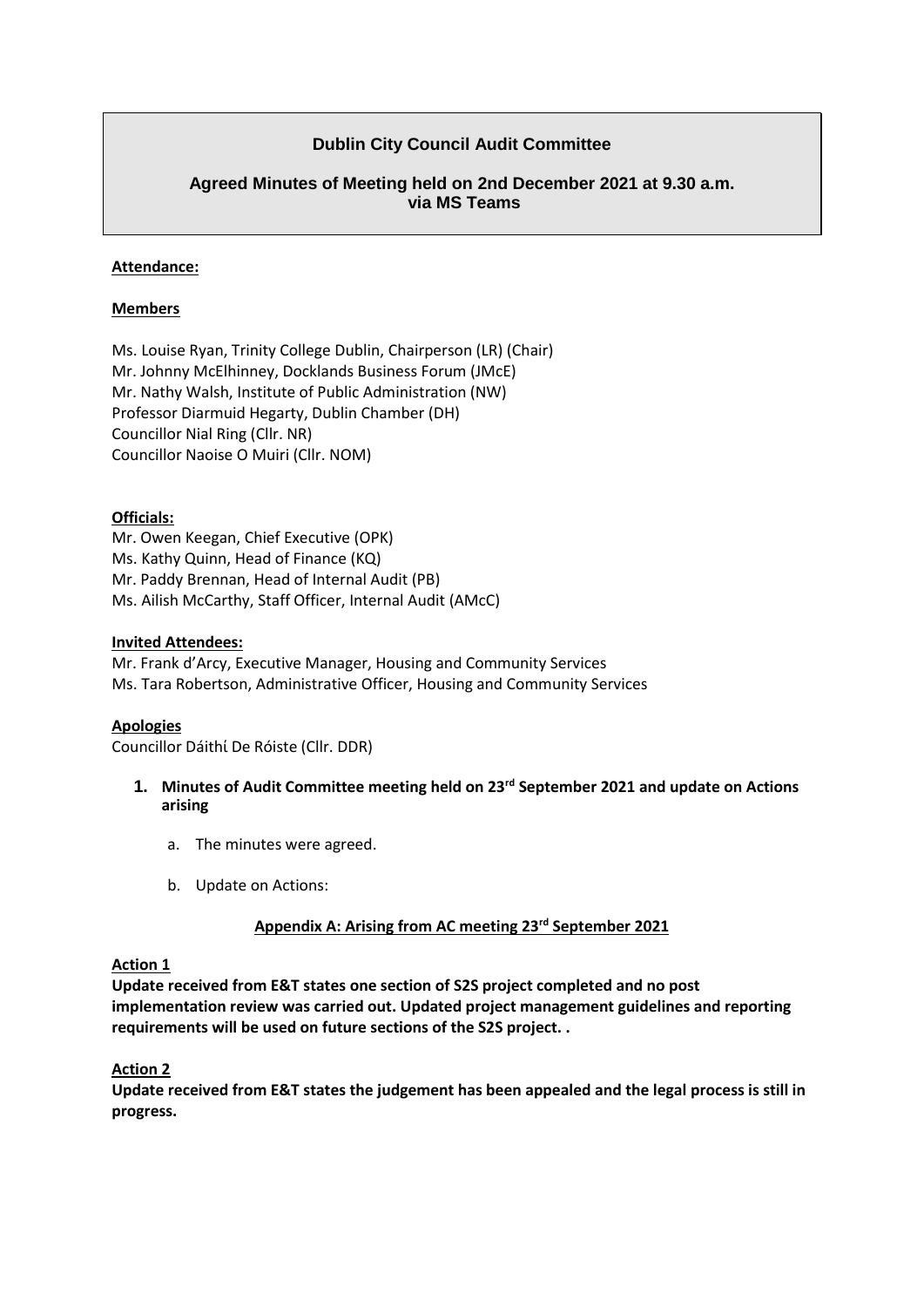# **Action 3**

**IH confirmed that self-certification by builders operated at that time which resulted in Priory Hall's shortcomings. The regulations have since changed in relation to certification and building control requirements.**

# **Action 4**

**Note from Housing sets out the role of DCC was to oversee the refurbishment of Priory Hall rather than establish if adequate investigation was carried out in relation to professional indemnity insurance.** 

**Note: A comment by AC was made re Action 4 that DCC was made responsible as the fire authority to re-house people which was omitted from the report.** 

## **Action 5**

**The AC report on the AFS in respect of the year ended 31/12/2021 was noted by the City Council at its meeting held on the 4th October 2021.**

#### **Action 6**

**Presentation on Flood Alleviation and EU Funding will be provided in 2022.** 

# **Appendix B**

## **Actions agreed at Audit Committee meeting held on the 3rd June 2021.**

#### **Action 2**

**Tara Robertson and Frank d'Arcy providing further update on Housing arrears, as per item 3 on this Agenda.** 

## **Action 4**

**AC are meeting with Chief Executive, Mr Owen Keegan, directly after this meeting.**

## **Actions agreed at Audit Committee meeting held on the 11th March 2021.**

## **Action 1: Procurement Breach**

**A status report on the timelines and output delivered for the nine recommendations to be presented to the Members by early 2022 at the latest.**

## **Action 3:**

**Presentation on Development Plan will be provided in 2022.** 

## **2. Standing Item on the agenda – Any Conflict of Interest of A.C. Members**

No conflicts of interest were declared.

## **3. Presentation by Tara Robertson and Frank D'arcy on Housing Rent arrears**

Tara Robertson and Frank Darcy gave update on rent arrears.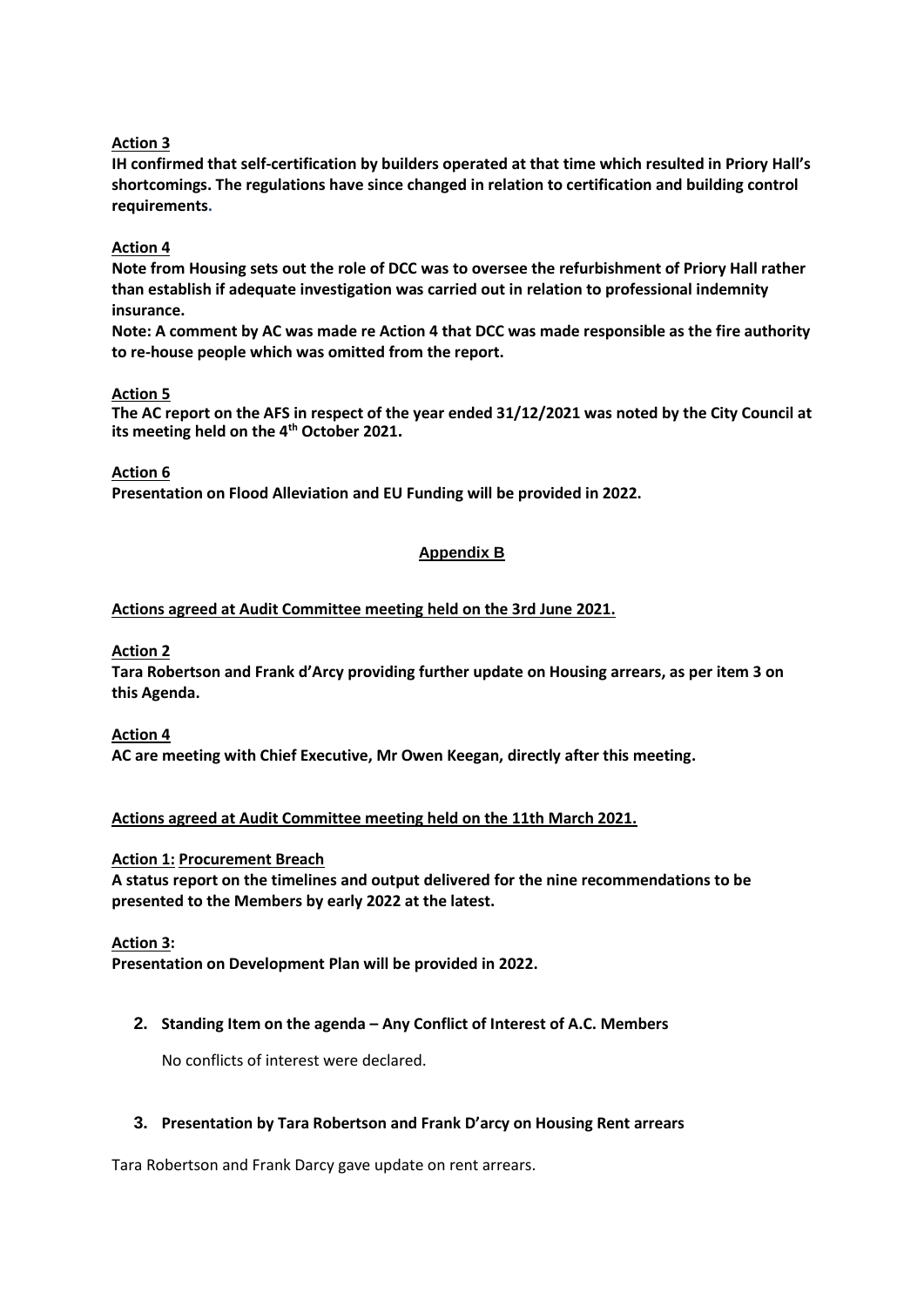LR acknowledged that this is a very complex area with significant variables to consider and that it is resource intensive to try to bring the arrears figures down.

## **Overview**

- Arrears are up by 1% on last year
- Receipts are up year on year since 2016.
- Collection rate from 2017 to 2020 is showing a reduction year on year.
- 58% of tenancies are in arrears
- 3064 accounts have aged debt of over 52 weeks owing €26m

#### **Initiatives**

- Working with MABS on selection of 30 accounts for a pilot scheme to offer debt relief on full compliance of a 5 year repayment plan.
- The new Housing IT system will have the capability to send automatic texts and emails to tenants regarding rent due and acknowledge receipt of payment and other communications.
- Reviewing all 25,000 accounts over a 2 year period in order to minimise retrospective debt. This has become more deliverable with the access to the LAVA system.
- Working with Law Department in relation to RAS tenancies. DCC are instigating a pilot project whereby they will take RAS tenants who are defaulting on their rent contribution to court, seeking decree.
- Legal Court Actions currently one court date per month.

A lengthy discussion around deduction at source and non-payers was held by the Committee.

It was agreed by the AC there is a pressing need for DCC to drive the case for legislative change to introduce the deduction of rents at source, backed up with clear data driven statistics around non-payers.

The Audit Committee requested Housing Rents provide staff costs and legal costs analysis relating to collection of rent arrears at the March 2022 meeting.

The Audit Committee requested Housing Rents provide the level of collection amount for year ending 2021 at the March 2022 AC meeting.

#### **Action 1**

**Housing Rents to provide year-end level of collection for March 2022 AC meeting.** 

#### **Action 2**

**Housing Rents to provide details of staffing costs and legal costs relating to collection of rent arrears and their monthly targets.** 

## **4. Audit Committee Documents**

**(a) Review of Audit Committee Charter** 

The Audit Committee approved the following to be included in the Charter under section 3.5 of the charter.

The Committee shall meet separately at least annually with

a) The Local Government Auditor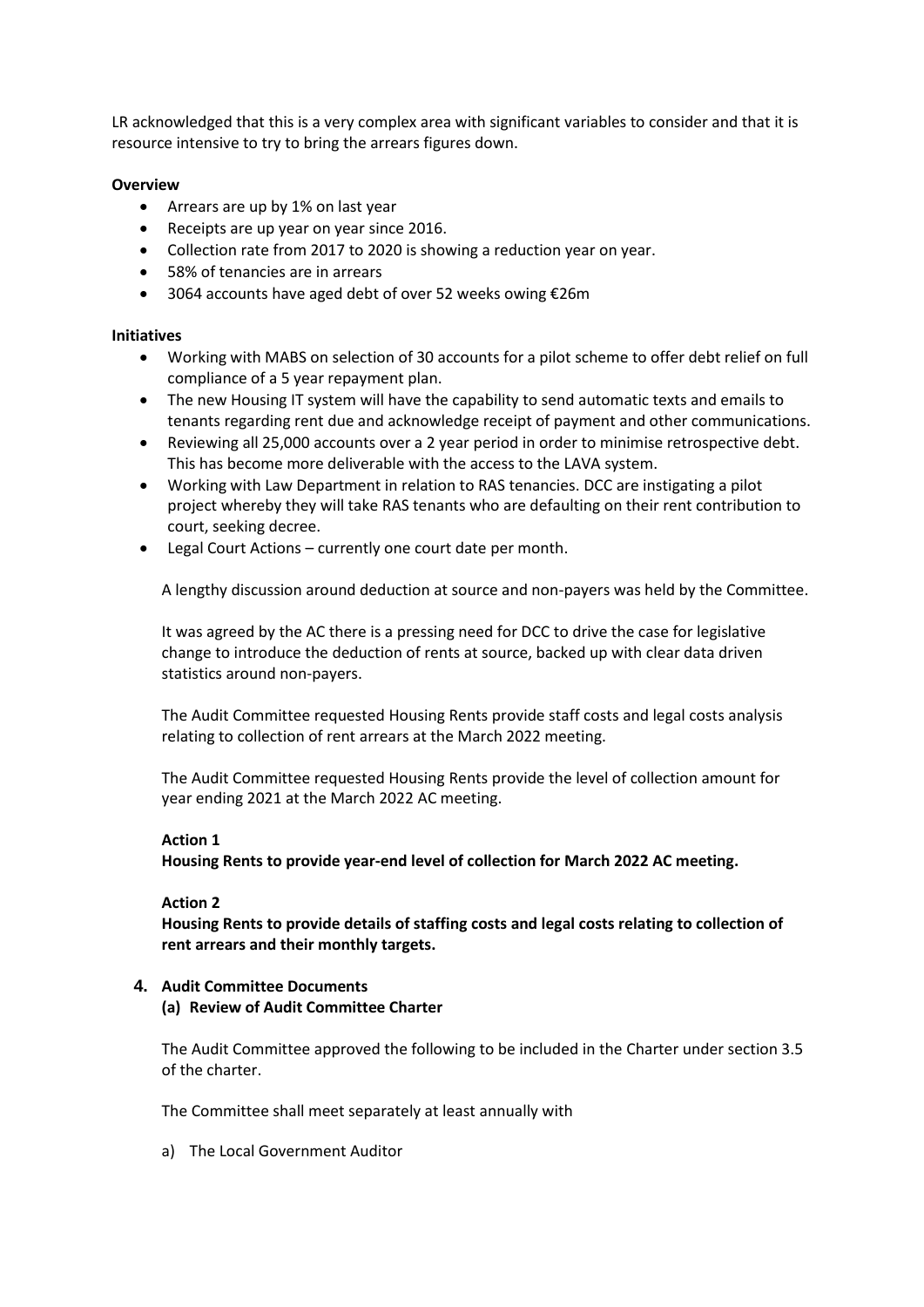- b) Employees of the Internal Audit Unit
- c) The Chief Executive

PB confirmed he has included the review of Corporate Risk Management Policy in the work plan for next year.

#### **Action 3**

**PB to submit the Audit Committee Charter to the City Council for adoption at their meeting to be held on 10th January 2022.** 

#### (b) **Draft Audit Committee Work Programme 2022**.

The Draft Audit Committee Work Programme 2022 was agreed by the AC members.

#### **Action 4**

**PB to submit the AC Work Programme 2022 to the City Council for adoption at their meeting to be held on 10th January 2022.** 

#### (c) **Internal Audit Unit and the Draft Annual Plan 2022**

PB updated the Members on the Draft Annual Plan 2022 providing a breakdown of the number of audits planned along with the current staffing resources within the Unit.

The Draft Internal Annual Plan 2022 was approved by the Audit Committee.

# **5. Preparation of the report of the Audit Committee on its consideration and findings for the year 2021 and a review of its performance**

Regulation 13 requires the AC to review its own performance and effectiveness. To this end, the members agreed to complete a self-evaluation questionnaire and return it in December which will feed into their Annual Report (as per Reg. 15).

PB will forward a copy of the questionnaire to LR and then to all committee members for completion.

## **Action 5**

**PB to send a self-evaluation questionnaire, in relation to the requirement for the AC to review its performance and effectiveness to the Members for completion in December 2021.** 

#### **Action 6**

**PB will submit the Annual Report of the AC to the City Council at their meeting in early 2022.** 

## **6. Audit Reports**

**6 (a) Report no. R03/2021 - Review the process for collection and reconciliation of cash from on-street Parking Meters**

Weak rating – eleven (11) recommendations- Seven (7) high and four (4) medium.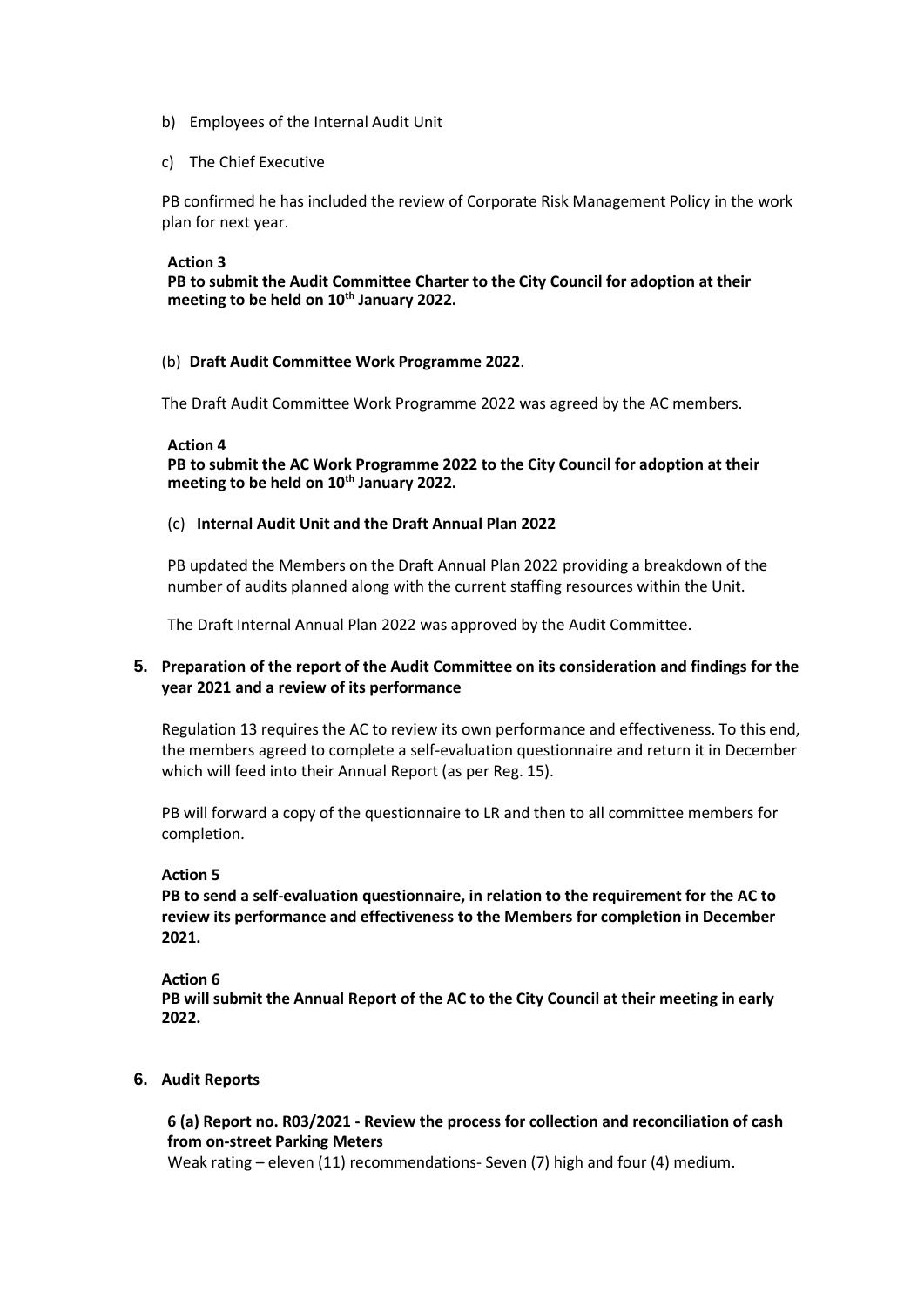The overall finding was that the process for the collection and reconciliation of cash requires immediate attention. There is no formal contract in place with the service provider and therefore there is an absence of monitoring and oversight. It was noted that the procurement process has commenced. To date four (4) recommendations have been implemented Rec 3, 8, 9 and 10

Rec no. 7 can't be implemented due to Covid19.

Six (6) recommendations are outstanding.

Discussion around lack of procurement and formal contract with the service provider, issues with reconciliation, variances between expected amounts and collection amounts, machine accuracy, system change, oversight and frequent spot checking and the lack of controls and procedures in place.

## **Action 7**

**AC has requested a report on the outcome of the procurement process and the status of the implementation of outstanding recommendations, to ensure that the recommendations have been incorporated into the new contract, for AC meeting in March 2022.** 

# **6 (b) Report no. R06 /2021 - To examine and review corporate compliance with the requirements of GDPR in Dublin City Council**

This audit was outsourced to Crowe. It received a Satisfactory rating with five (5) recommendations – Three (3) medium and two (2) low recommendations were made. LR commended DCC on the satisfactory rating with strong compliance. PB confirmed that two (2) of the recommendations are fully implemented and training has commenced as per recommendation.

# **6 (c) Report no. R11 /2021 - Recommendation Implementation for Internal Audit Reports Quarter 3 2021 and Outstanding Legacy Item.**

PB advised there are seventy (70) recommendations outstanding, a number of which date back to 2014. LR commented that there is a 40% completion rate to date and with quarterly tracking there is increased visibility with responsible mangers required to account for implementation status quarterly.

AC asked PB to reconsider how the graph and figures are presented to show the compliance rate more clearly.

KQ confirmed there is a reduction in the rate at which recommendations are being implemented. By presenting these quarterly reports to management and to the AC, it is hoped to bring more attention and focus to this area.

## **Action 8**

**PB will reconsider how the graph and figures are presented, to show compliance rate more clearly in the recommendations implementation quarterly reports and report to AC.**

## **6 (d) Review of Round Room 200 Exhibition**

LR confirmed this is not an Audit so therefore does not have a rating and note that there are procurement, governance and value for money findings in the review.

PB advised that a review of an exhibition held in the Mansion House to celebrate the inauguration of the Round Room was carried out. A number of control issues were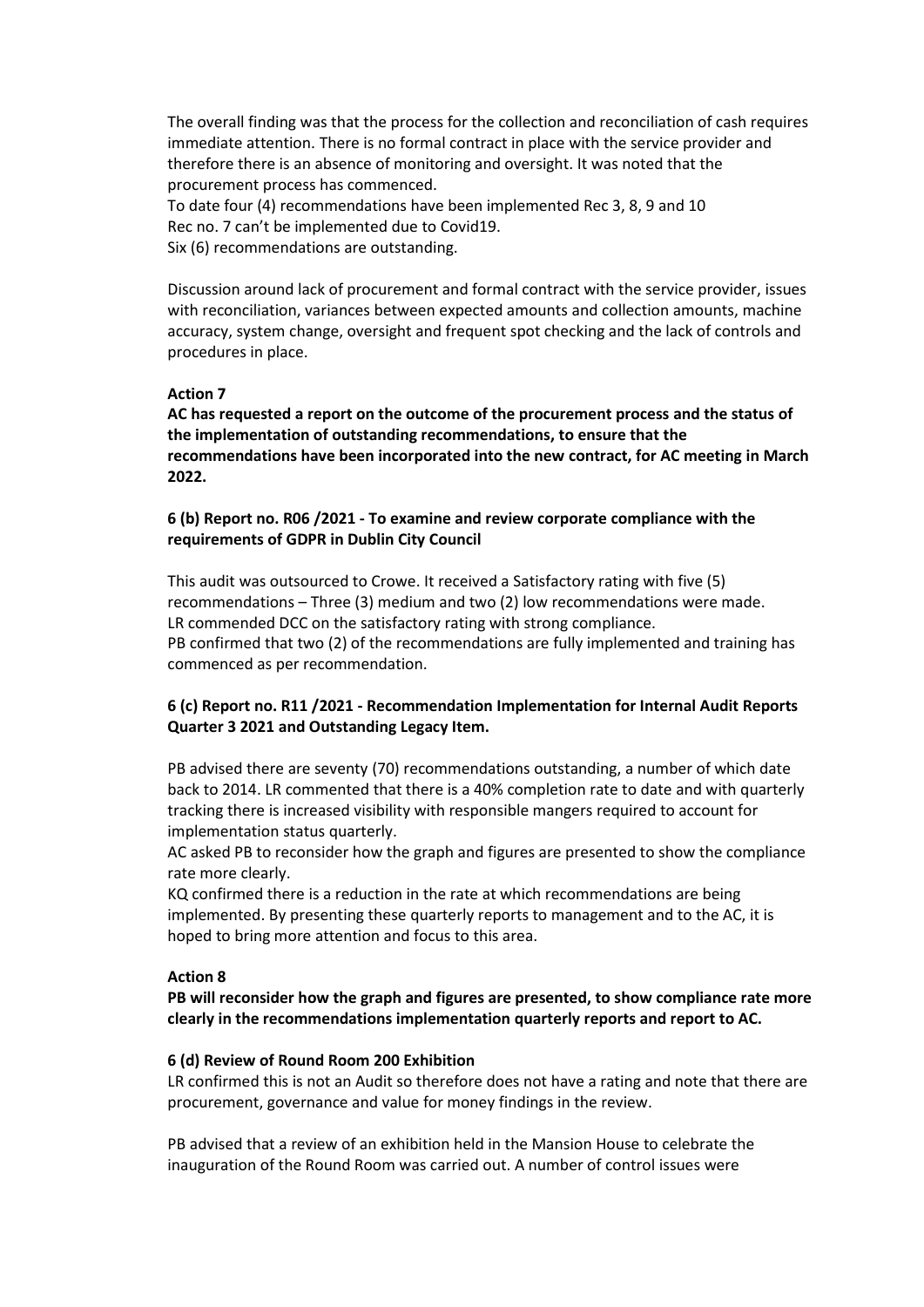identified. Eight (8) recommendations were made of which seven (7) were accepted and one (1) recommendation was noted as requiring further consideration.

IA had concerns around procurement but are satisfied with the management response. The event was funded as a sponsorship so therefore fell outside of the procurement directives and requirements.

Cllr NOM stated his dissatisfaction with the review and suggested the review should be presented as an audit report with an overall rating, which should be weak and with assigned staff and timeframes for implementation of recommendations as with a standard audit report. The AC requested to see the post event report when it is issued. Cllr NR expressed concerns regarding the high cost of the Round Room event and relative high costs of the Bram Stoker festival and requested that this be reviewed also.

OPK agreed there are some unsatisfactory aspects to this and has no objection to a formal report. He advised it should be considered in the context of other events. There were exceptional conditions at the time of the event and additional objectives to get people back into the city. The exhibition had to happen in this venue which was controlled by a specific provider.

#### **Action 9**

**PB to consider the issues raised by the committee and revert to the committee with a proposed solution.**

#### **7. NOAC report no. 44 - Local Authority Performance Indicator Report 2020**

This report was noted by the AC.

## **8. Training/familiarisation sessions required by AC Members**

LR went to a session for AC Chairs run by NOAC on good practice in Local Government which was very informative and interesting.

If AC have any training requirements, they were requested to let LR or KQ know.

## 9. **Proposed dates for meetings of the Audit Committee for 2022:**

10th March; 2nd June; 15th September; 1st December.

AC to consider the proposed dates and come back if there are any issues.

## **10. A.O.B.**

DH raised the Housing rent arrears issue and the urgent need for Government legalisation in relation to deduction at source.

LR will talk to KQ on behalf of AC to agree a way forward on this matter

#### **Action 10**

**LR will follow up with KQ on how to best to progress the issue for the deduction of Housing rents at source.**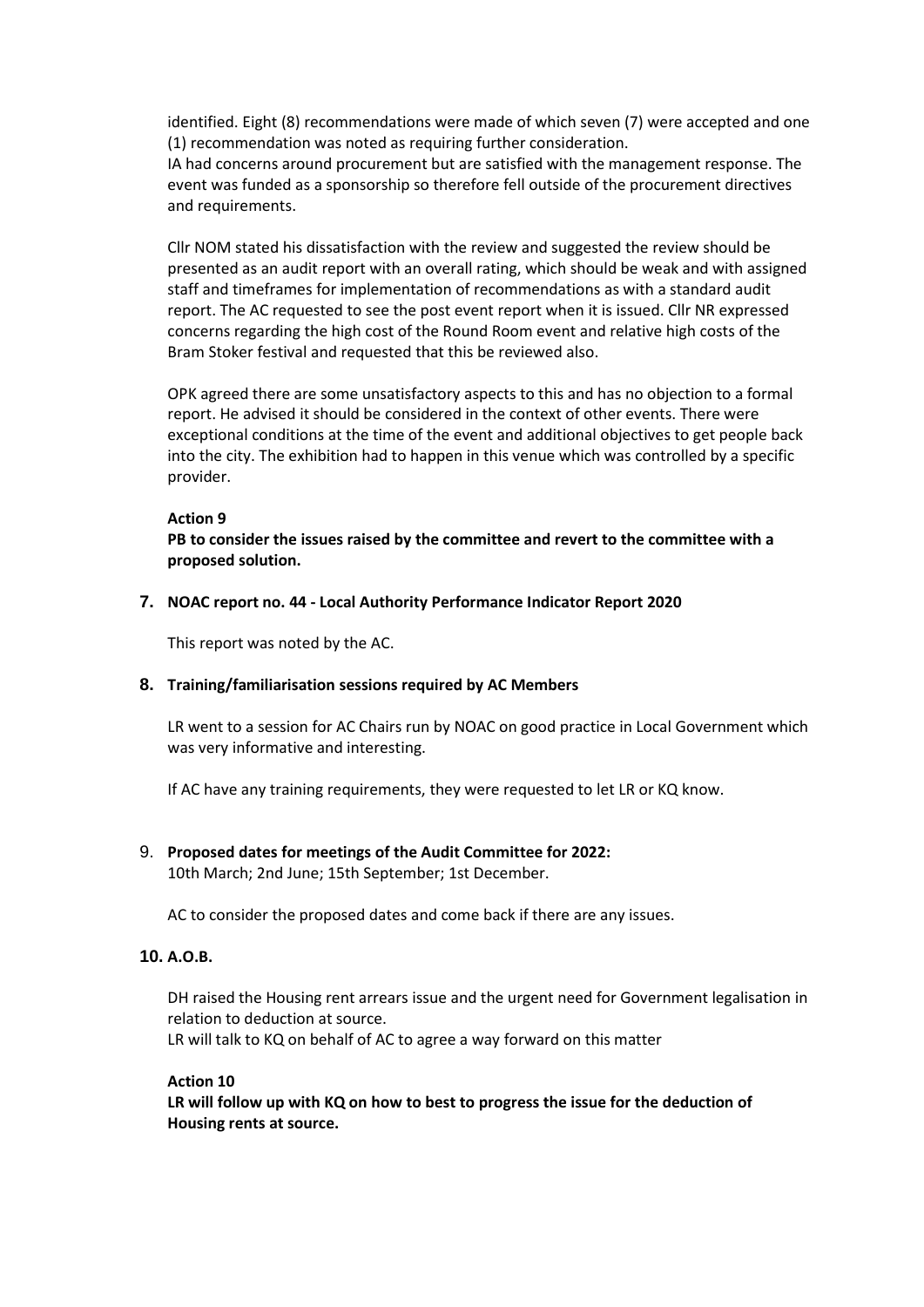#### **The meeting concluded at 10.55am**

A separate meeting with the AC and Chief Executive, Owen Keegan commenced immediately after the Audit Committee meeting.

## **Appendix A: Arising from this AC meeting 2nd December 2021**

**Action 1 - Housing Rents to provide year end level of collection for March 2022 AC meeting.** 

**Action 2 - Housing Rents to provide details of staffing costs and legal costs relating to collection of rent arrears and their monthly targets.** 

**Action 3 - PB to submit the Audit Committees Charter for inclusion to the City Council at their meeting to be held on 10th January 2022.** 

**Action 4 - PB to submit the AC Work Programme 2022 to the City Council for adoption at their meeting to be held on 10th January 2022.** 

**Action 5 - PB will send a self-evaluation questionnaire, in relation to the requirement for the AC to review its performance and effectiveness, to the Members for completion in December 2021.** 

**Action 6 - PB will submit the report of the AC to the City Council at their meeting in early 2022.** 

**Action 7- AC has requested an update on the outcome of the procurement process and the outstanding recommendations relating to Parking Meters Audit, to ensure they have been incorporated into the new procurement contract, for AC meeting in March 2022.** 

**Action 8 - PB will reconsider how the graph and figures are presented, to show compliance rate more clearly, in the recommendations implementation quarterly reports.** 

Action 9 - PB will consider request for audit to be carried out on Round Room and come back to **the committee on this.**

**Action 10 - LR will follow up with KQ on how to progress for Government legalisation for collection of Housing rents at source.** 

#### **Actions agreed at the Audit Committee meeting of 23rd September 2021**

**Action 6 Presentation on Flood Alleviation and EU Funding will be provided in 2022.** 

**Actions agreed at the Audit Committee meeting of 11th March 2021**

**Action 1: Procurement Breach** 

**A status report on the timelines and output delivered for the nine recommendations to be presented to the Members by early 2022 at the latest.**

**Action 3: A schedule of presentations to be arranged for the next three AC meetings covering Dublin Economic Monitor, Development Plans, Density and Costs and Climate Action.** 

**Actions agreed at the Audit Committee meeting of 3 rd June 2021**